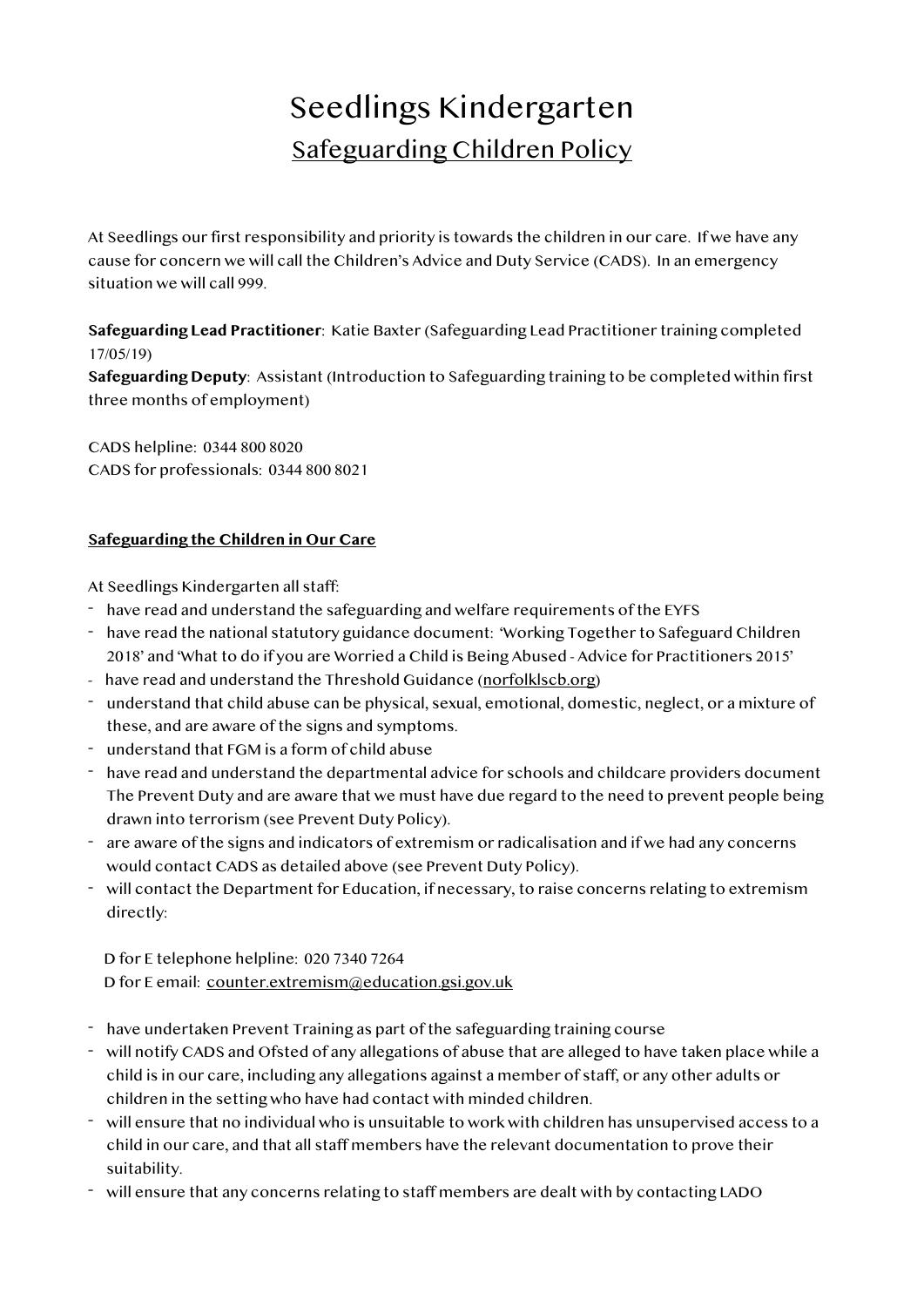- are recorded on Seedlings Kindergarten's Single Central Register
- have completed a health declaration and declaration of suitability to work with children.

In the event that Seedlings Kindergarten's safeguarding policy is amended all parents will be emailed a copy and advised that a hard copy is available to view in the cloakroom.

Date: April 2017 Reviewed: April 2018, April 2019, April 2020, January 2021 Review due: January 2022

| I have read, understand and agree to abide by the above policy |      |           |  |
|----------------------------------------------------------------|------|-----------|--|
| Name                                                           | Date | Signature |  |
|                                                                |      |           |  |
|                                                                |      |           |  |
|                                                                |      |           |  |
|                                                                |      |           |  |
|                                                                |      |           |  |
|                                                                |      |           |  |
|                                                                |      |           |  |
|                                                                |      |           |  |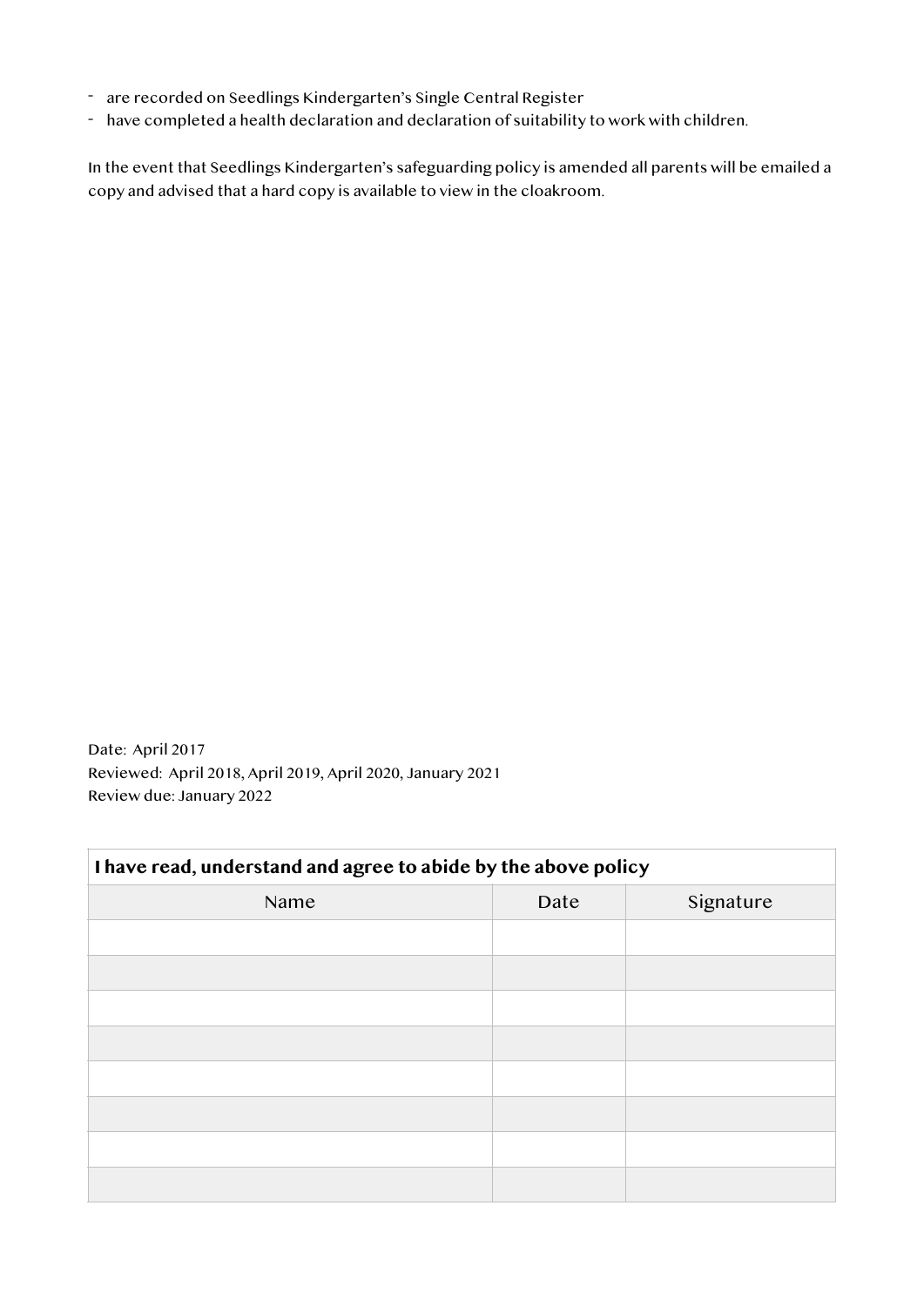## Seedlings Kindergarten Safeguarding Children Procedure

At Seedlings Kindergarten:

- we ensure that we keep up to date with child protection issues and relevant legislation by taking regular training courses, at least every three years, and by reading relevant publications eg. Norfolk County Council Early Years and Childcare Update.

Safeguarding Lead Practitioner Training completed: **Katie Baxter - 17/05/19**

- we ensure that we follow the procedures outlined in our Confidentiality Policy.
- we promote the principles of British Values in the day to day running of the kindergarten by having an 'everybody welcome' policy.
- we are aware of the risk of radicalisation and the Prevent referral process
- we aim to share all information with parents except in instances where there are significant concerns that a child is at risk of harm, when we may have to refer concerns without discussing them with parents. In instances where concerns are not discussed with parents the reasons for this will be recorded.
- we work together with parents to make sure the care of their child is consistent, as detailed in the Parent Handbook.
- we will only release children from our care to the parent/carer or to someone named and authorised by them. A password agreed between us might be used to confirm identity if the person collecting the child is not previously known to us.
- we will not release children into the care of anyone that we have reason to believe is under the influence of drugs or alcohol.
- we expect parents to notify us of any concerns they have about their child, and any accidents, incidents or injuries affecting their child, which we will record and ask parents to sign.
- unless we believe that it would put the child at risk of further harm, we will discuss concerns with a child's parent if we notice:
	- significant changes in a child's behaviour
	- deterioration in a child's general well-being
	- unexplained bruising, marks or signs of possible abuse or neglect
	- child's or parent's comments which give cause for concern, including expressing extremist views
	- any reasons to suspect neglect or abuse outside the setting, for example in the child's home
	- inappropriate behaviour displayed by other members of staff, or any person working with the child e.g. inappropriate sexual comments, excessive one to one attention beyond the requirements of their usual role and responsibilities, or inappropriate sharing of images.
- we are aware of the additional barriers that exist when recognising the signs of abuse and neglect of children who have special educational needs and/or disabilities.
- if a child tells a member of staff that they or another child is being abused, we will:
	- show that we have heard what they are saying, and that we take their allegations seriously.
	- encourage the child to talk without prompting them or asking them leading questions.
	- not interrupt when a child is recalling significant events and will not make a child repeat their account.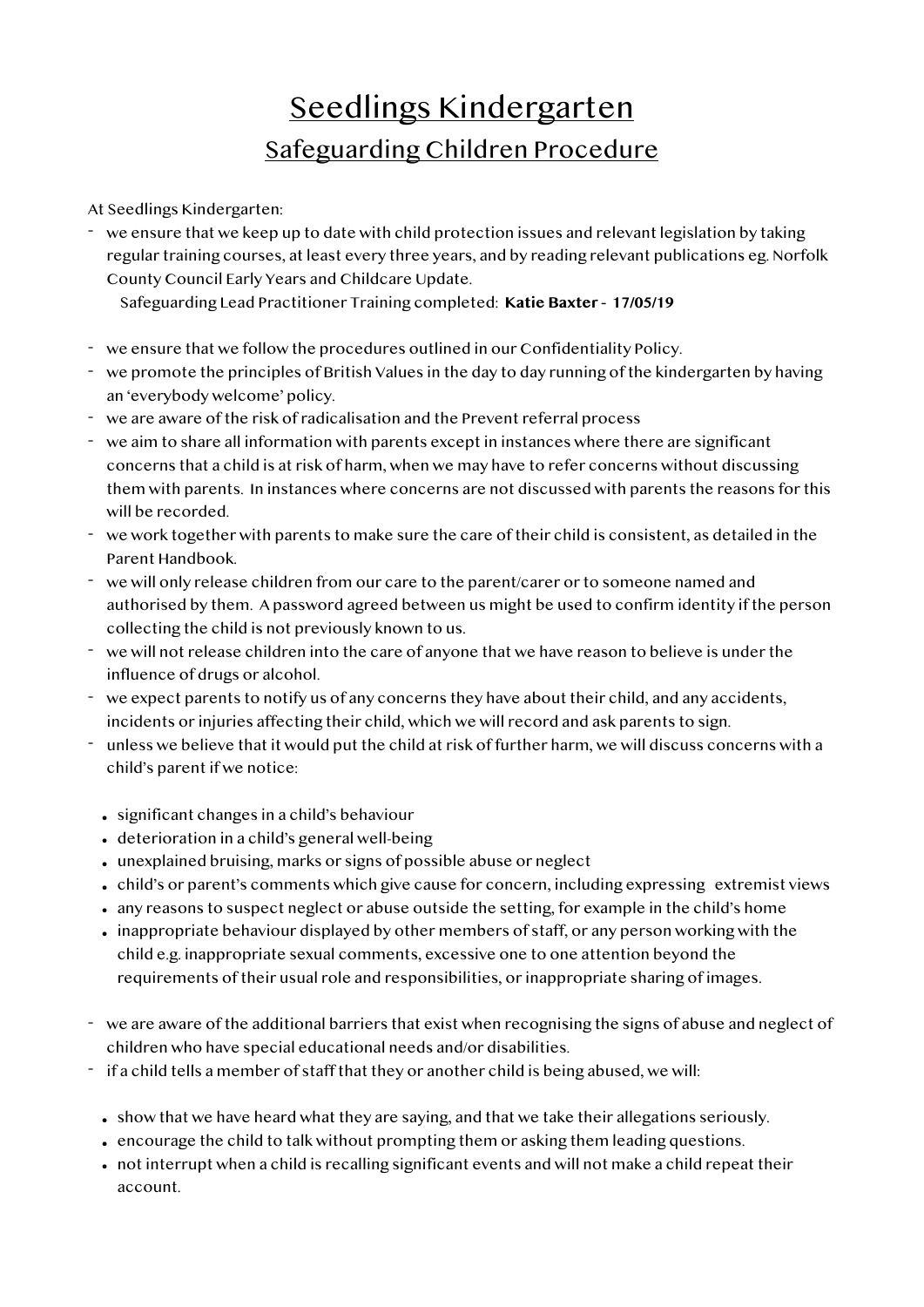- explain what actions we must take, in a way that is appropriate to the age and understanding of the child.
- record what we have been told using exact words where possible.
- make a note of the date, time, place and people who were present at the discussion.
- call the Children's Advice and Duty Service (CADS) for advice and an assessment of the situation.
- follow this phone call up with a letter to the Duty team within 48 hours.
- record the concern and all contact with Children's Services thereafter.
- where there are concerns about a child a separate child protection file will be created for each child, which will contain all child protection information including meeting minutes and plans where relevant. A note will be kept on the child's main file that a child protection file exists.
- Child protection files will be transferred to the child's next setting or school by the childminder personally. A record of this will be kept, including who holds the file, date of transfer and relevant contact details.
- all child protection files will be kept in a locked cabinet separate from the child's main file and accessible only to the designated person/s.
- if an allegation is made against a member of staff, or any other adult in the setting we will report it to Ofsted and the Local Authority Designated Officer or team of officers (LADO). It is not our responsibility to attempt to investigate the situation ourselves.

In all instances we will record:

- The alleged person of concern's full name and address
- The date and time of the record
- Factual details of the concern, e.g. bruising, what the victim said, who was present
- Details of any previous concerns
- Details of any explanations from the parents
- Any action taken such as speaking to parents
- In the instance of a child protection issue a separate child protection file will be created for each child about whom there are concerns. This will contain all child protection information including meeting minutes and pans where relevant.
- A note will be placed on the child's main file to indicate that there is a child protection issue.
- If a child protection file is transferred to another setting when the child leaves, a record will be kept of this transfer including date, name and contact details.

### **The use of mobile phones and cameras**

- At Seedlings Kindergarten there is a mobile phone that remains on site. This phone has the emergency contact details for all the children in our care. We will endeavour to ensure that it is always fully charged and will take it with us when we go in the garden, along with a small first aid kit, in case of emergencies.
- We request that parents do not use their mobile phones when dropping off and collecting their child/children.
- Any visitors to the setting will be asked not to use their mobile phone and may be asked to place it in a safe place for the duration of their visit.
- Children are not permitted to bring mobile phones into the setting.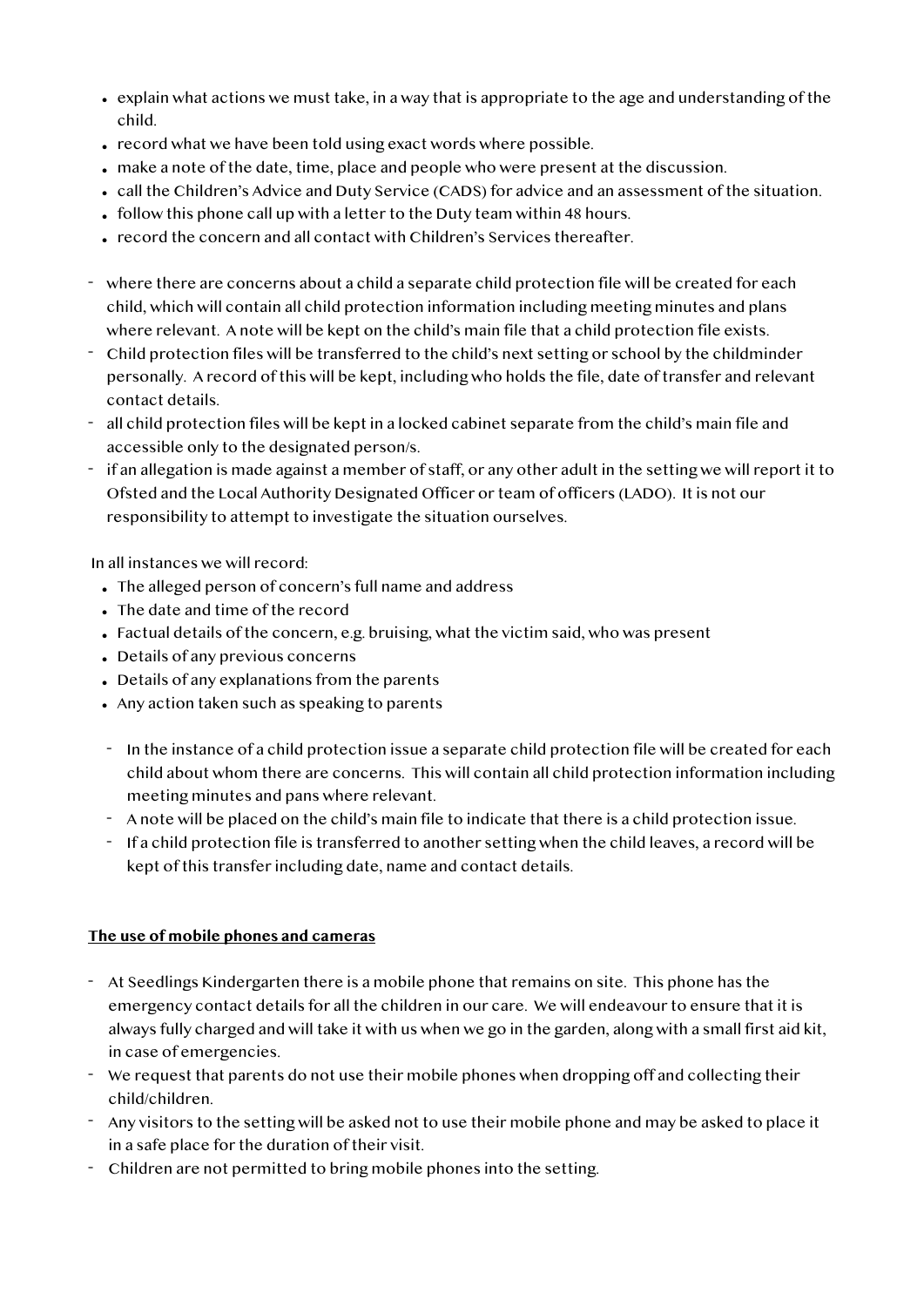- Unobtrusive photographs of the children may be taken using the Seedlings Kindergarten mobile phone, in order to represent the group for publicity purposes.
- We will only photograph children for whom the parents have given prior consent.
- Photographs will be stored securely on the kindergarten phone and on the childminders personal computer.
- Photos will be deleted when no longer required, or if parents request that photos of their child be deleted.
- In order to comply with the Data Protection Act 1998 I have registered with the Information Commissioner's Office as a data controller to allow me to store digital images on an SD card device/computer.

### **Useful telephone numbers:**

Ofsted: 0300 1231231 Prevent NSCB: 01603 223409 Norfolk County Council: 0344 800 8020 CADS: 0344 800 8021 LADO: 01603 223473

This policy supports the following safeguarding and welfare requirements:

- England
- The Early Years Foundation Stage Safeguarding and Welfare Requirements.
- Child Protection

In the event that Seedlings Kindergarten's safeguarding policy is amended all parents will be emailed a copy and advised that a hard copy is available to view in the cloakroom.

Date: April 2017 Reviewed: April 2018, April 2019, April 2020, January 2021 Review due: January 2022